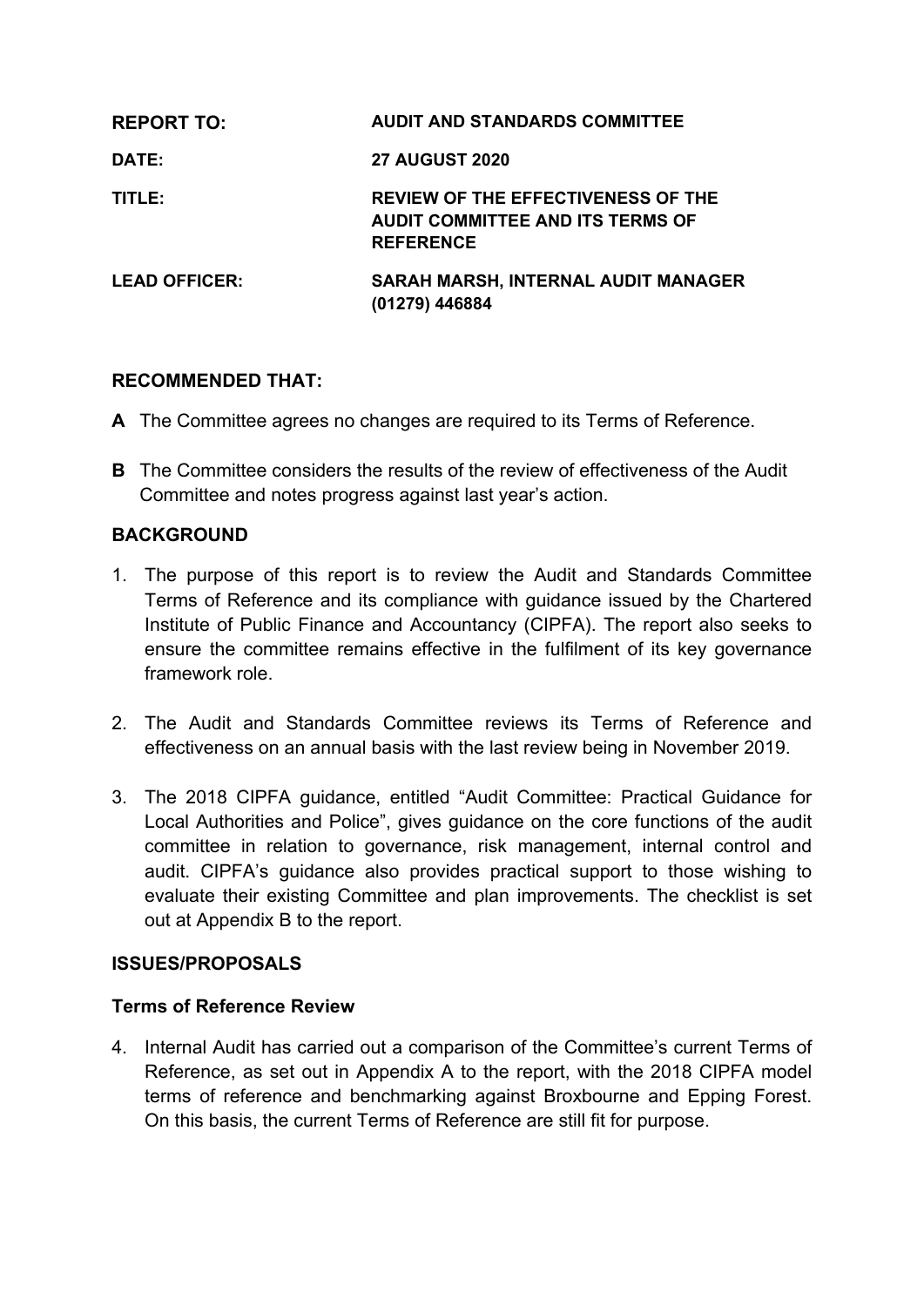## **Approach to the Effectiveness Review**

- 5. The effective operation of the Audit Committee forms a key element of the Council's assurance framework. An audit committee's effectiveness should be judged by the contribution it makes to and the beneficial impact it has on the Council's business.
- 6. This review was performed by the Head of Internal Audit using the recommended practice in the CIPFA Audit Committee guidance. Using the checklist provided by CIPFA to support an assessment against recommended practice to inform and support the Audit and Standards Committee in its duties. This should not be seen as a tick-box activity and will help the Committee achieve a good standard of performance.

## **Previous Results**

7. The Committee's effectiveness reviews have been undertaken previously with the last review being in November 2019. The results of the 2019 selfassessment confirmed that the Council was able to demonstrate compliance with recommended best practice for an effective Audit Committee. Some minor areas for improvement were identified as listed in the Action Plan below:

| <b>Area</b>                         | Description and proposed action (November 2019)                                                                                                                                                                                                                                                                                                             |
|-------------------------------------|-------------------------------------------------------------------------------------------------------------------------------------------------------------------------------------------------------------------------------------------------------------------------------------------------------------------------------------------------------------|
| Audit<br>Committee<br>Membership    | The 2018 CIPFA guidance asks local councils to consider the<br>inclusion of at least one independent member. With the support of<br>Member Services the Committee should consider the value of<br>appointing an independent person, what skills, knowledge or<br>experience such a person should bring to the Committee and how<br>to source such a person. |
| Skills and<br>knowledge<br>analysis | A skills and knowledge analysis was last undertake in September<br>2017 and should be repeated to help inform the decision regarding<br>the appointment of an independent member.                                                                                                                                                                           |
| Committee<br>engagement             | The Audit Committee is most effective in supporting internal<br>accountability when it discusses governance, risk or control issues<br>with the responsible managers directly. CIPFA gives the following<br>examples on how this can be achieved:                                                                                                           |
|                                     | The committee focuses on a significant risk area from the risk<br>register and invite the head of service to attend to discuss risks<br>and explain how the risk is mitigated.                                                                                                                                                                              |
|                                     | When reviewing an audit report with significant weaknesses or<br>disputed recommendations then the responsible head of<br>service should be present to answer questions directly.<br>If other action plans are monitored by committee then again                                                                                                            |

## **Table 1 – Action Plan**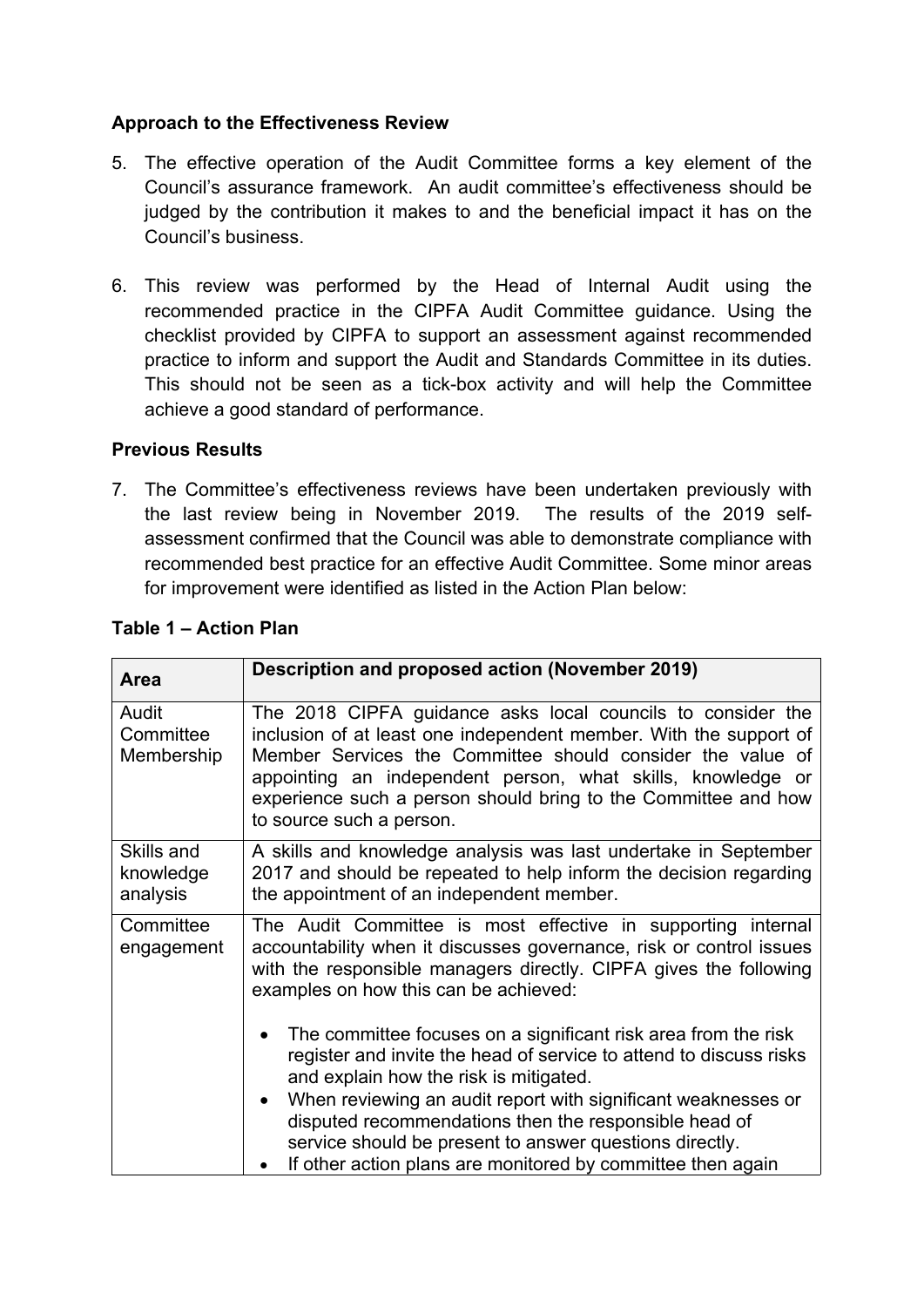| Area | Description and proposed action (November 2019)                                                                                                         |
|------|---------------------------------------------------------------------------------------------------------------------------------------------------------|
|      | involve responsible heads.<br>Invite other members on other committees such as scrutiny if<br>$\bullet$<br>the agenda covers areas of interest to them. |

#### **Results of the Effectiveness Review**

- 8. The results of the self-assessment show that the Council is able to demonstrate compliance with recommended best practice for an effective audit committee.
- 9. There are no new areas that the Committee requires improvement on. Good progress has been made against last year's action plan, as detailed below:
	- a) The Committee has agreed to the appointment of an independent member to the Committee. A recruitment process was initiated in January 2020 and three applications were received. Interviews have been stalled due to Covid-19 and candidates have expressed a willingness to wait for these to take place virtually September/October time. A set of interview questions will be agreed with the interview panel beforehand.
	- b) The result of this year's skills and knowledge analysis for the Audit Committee is set out in Appendix C to the report. This confirms the committee has collectively a wide range of knowledge and experiences, including both public and private sectors. There was no one area that lacked collective knowledge or experience.

## **IMPLICATIONS**

## **Environment and Planning (includes Sustainability)**

None specific.

**Author: Andrew Bramidge, Head of Environment and Planning**

## **Finance (includes ICT and Properties and Facilities)**

The Audit and Standards Committee has a pivotal role in how the Council delivers good governance. The purpose of the Committee is to provide to those charged with governance independent assurance on the adequacy of the risk management framework, the internal control environment and the integrity of the financial reporting and annual governance process, and reviewing the effectiveness of these arrangements.

**Author: Simon Freeman, Head of Finance and Deputy to the Chief Executive**

**Housing** None specific **Author: Andrew Murray, Head of Housing**